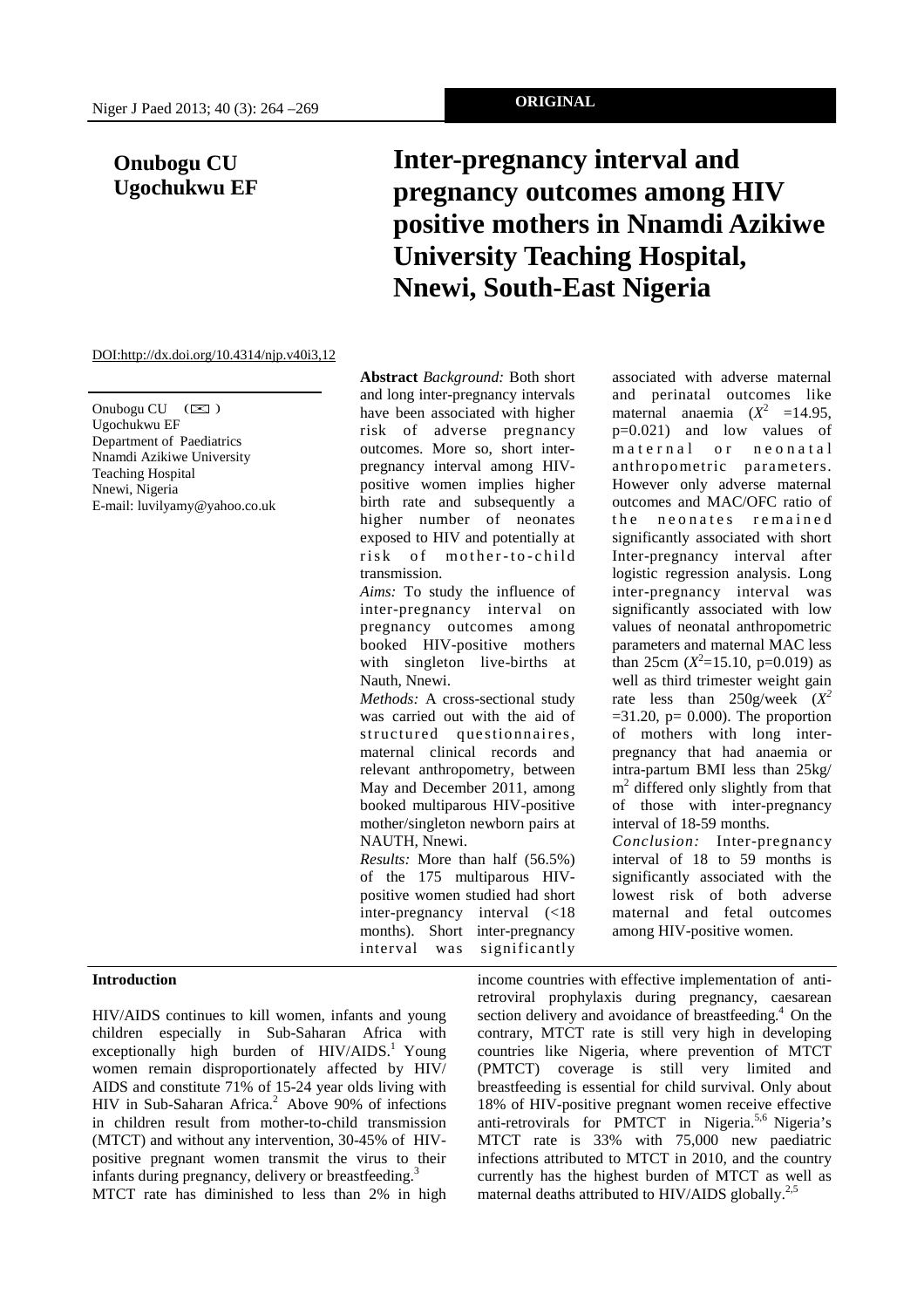Both long and short inter-pregnancy intervals have been associated with increased risk of poor perinatal and maternal outcomes among the general population of women.<sup>8-15</sup> Women who become pregnant within 18-59 months after a preceeding delivery are least likely to have adverse pregnancy outcomes.<sup>8-15</sup> Shorter interpregnancy interval has been associated with low birth weight, premature delivery, intrauterine fetal death, as well as higher risk of under-five mortality.<sup>9-11</sup> Poor maternal outcomes like puerperal endometritis, antepartum haemorrhage, anaemia, poor nutritional status and maternal death have also been associated with short inter-pregnancy interval.<sup>8,9,11,14,16</sup> Likewise, interpregnancy interval above 59 months has been associated with higher rates of gestational diabetes and hypertensive disorders in pregnancy as well as adverse fetal outcomes.<sup>8,9</sup>

Addressing inter-pregnancy interval among HIVpositive mothers is essential to achieving the "Global Plan" of eliminating MTCT and improving maternal health by year 2015 in view of the limited PMTCT coverage in developing countries and benefits of optimal pregnancy spacing on maternal health.<sup>2,5</sup> Adequate pregnancy spacing imply lower fertility rate and ensures better pregnancy outcomes.<sup>7-15</sup> This can be achieved by correct and consistent use of effective contraception, which by extension, reduces the number of babies exposed to HIV or potentially at risk of MTCT when applied to populations of HIV-positive women.<sup>7</sup> Unfortunately, this is often neglected in PMTCT programmes.<sup>7</sup> The need for contraception is even higher among non-breastfeeding HIV-positive mothers as ovulation may return as early as six weeks post-partum putting them at risk of another pregnancy shortly after delivery.7,17

The current study was set out to examine the interpregnancy intervals of HIV-positive mothers as well as the relationship between inter-pregnancy interval and some pregnancy outcomes like low values of maternal or neonatal anthropometric parameters, low maternal CD4 count, maternal anaemia and occurence of pregnancy complications like hypertensive disorders, antepartum haemorrhage, premature rupture of membranes and diabetes mellitus.

### **Methods**

A cross-sectional questionnaire-based study was conducted to determine the effect of inter-pregnancy interval on some pregnancy outcomes among booked HIV-positive mother/singleton newborn baby pairs at Nnamdi Azikiwe University Teaching Hospital (NAUTH), Nnewi, Anambra state, South-Eastern Nigeria. NAUTH is a tertiary hospital that serves as the major obstetric referal centre for Anambra state and environs. The centre offers PMTCT services which is supported by the U.S. Presidential Emergency Programme for AIDS Relief (PEPFAR) through the auspices of the Institute of Human Virology, Nigeria (IHVN).

Approval for the study was obtained from the NAUTH Ethics Committee and written informed consent was obtained from all participating mothers. Subjects were booked, multiparous, HIV-positive mothers that had singleton live births at NAUTH, Nnewi together with their newborn infants. Those whose preceeding pregnancy ended in an abortion were excluded.

The mothers were interviewed with a pre-tested, interviewer-administered, semi-structured questionnaire to obtain relevant socio-demographic and obstetric information. A cross-check was made with the mothers' antenatal clinic record after data collection for further validation of the data. Mothers' gestational age (GA) and weight at booking were obtained from their antenatal records. Mothers' variables were age, educational status, occupation, last menstrual period (LMP), date of last confinement, parity, GA at delivery and pregnancy complications like ante-partum haemorrhage, hypertensive disorders, pre-term premature rupture of membranes and gestational diabetes mellitus. The interpregnancy interval in months was obtained by subtracting the date of previous confinement from LMP before the index pregnancy.<sup>8-10</sup> Third trimester weight gain and duration of the weight gain was obtained by subtracting the first documented third trimester weight and the GA at which it was taken from the intra-partum weight and GA at delivery, respectively. The rate of third trimester weight gain in grammes(g) per week was calculated by dividing weight gained during third trimester by the duration of the weight gain.<sup>18</sup>The socioeconomic status of the family was assessed based on the highest educational attainment and the occupation of both parents as described by Oyedeji.<sup>19</sup> Mothers' weight, height and mid-arm circumference (MAC) were measured using standard methods.<sup>20</sup> The maternal health indicators were Body Mass Index (BMI), MAC, third trimester weight gain rate,  $CD_4$  count, intra-partum packed cell volume(PCV) and pregnancy complications like ante-partum haemorrhage, hypertensive disorders, diabetes mellitus and premature rupture of membranes. For every neonate, GA assessment was carried out within 24 hours of birth using the Dubowitz GA assessment chart. This was cross-checked with GA calculated from mother's LMP for further validation. Where discrepancy of more than two weeks occured, the Dubowitz score was used.<sup>18</sup>

Anthropometric assessment of the newborn infants was conducted as soon as possible within 24 hours of birth using standard methods.<sup>20,21</sup> The infants were weighed naked using an infant weighing scale (SALTER MODEL 180) which was checked daily for zero adjustment. Three measurements were obtained and the mean recorded to the nearest  $0.05 \text{kg}$ <sup>21</sup>. The length was measured with the infant placed in a supine position on an infantometer. An assistant, while gently cupping both ears, held the infant's head snugly touching the fixed head-piece so that the inner and outer canthi of the eyes were in the vertical plane. Using the left hand, the researcher gently pressed the knees firmly against the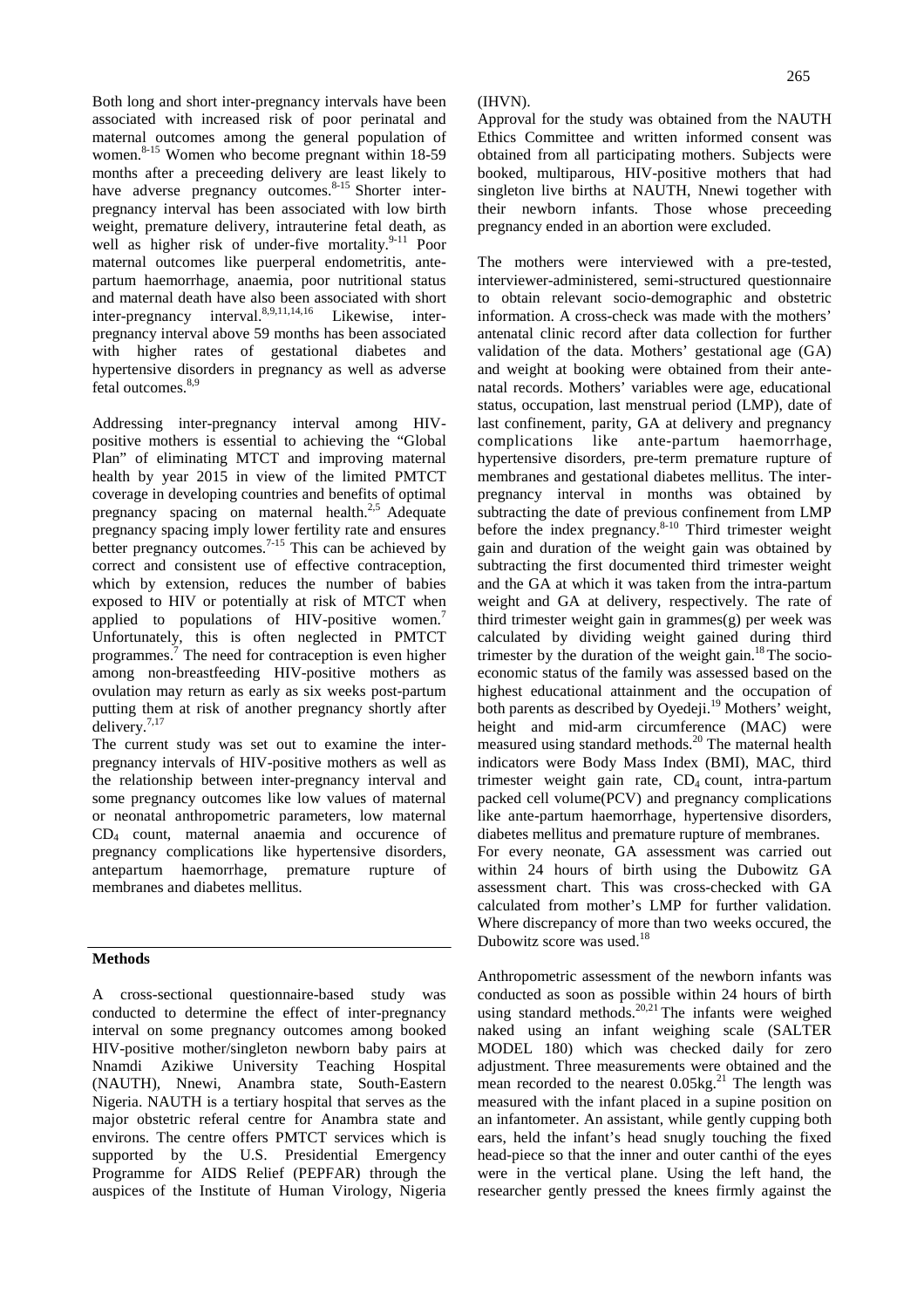board and with the right hand, apposed the movable

foot-piece against the infant's heel which was kept perpendicular to the board. Three measurements were obtained and recorded to the nearest 0.1cm. Occipitofrontal circumference (OFC) and MAC were measured with a flexible inelastic tape. For OFC, the tape was applied over the glabella, passed around the head at the same level on each side and over the occipital prominence, then pulled firmly to compress the hair. Three measurements were obtained and the mean recorded to the nearest 0.1cm. The MAC was measured at a level that was mid-way between the tip of acromion and olecranon on the left arm, with the elbow flexed to a right angle. The tape was wrapped snugly around the arm without compressing the underlying tissue. Three measurements were obtained and the mean recorded to the nearest 0.1cm. The anthropometric parameters of the neonates were birth weight, weight-for-GA, MAC/OFC ratio and ponderal index. Ponderal index was calculated using the formula : 100 x birth weight (in grammes) divided by cube of birth length  $(cm<sup>3</sup>)$ .

Data analysis was done with statistical package for social sciences (SPSS) software, version 17. Multinomial logistic regression analysis was used to determine the Odds Ratio (OR) of adverse pregnancy outcomes significantly associated with inter-pregnancy interval in Chi-square test. Probability (p) value of less than 0.05 was considered statistically significant.

#### **Results**

Out of a total of 777 mothers that had live births during the study period, 240 were HIV-positive. Among the HIV-positive mothers, 197 were multiparous. Twentytwo out of 197 mothers were excluded on account of multiple births, incomplete ante-natal records, history of abortion in preceeding pregnancy and refusal to give informed consent. Thus final analyses was done with data obtained from 175 multiparous HIV-positive mother/singleton newborn baby pairs.

Some socio-demographic characteristics and obstetric parameters of the mothers are shown in Table 1. The mothers were predominantly from low and middle social classes. All of them were christians, aged 18 years or more and had at least primary school education. They were predominantly married women (94.3%). Interpregnancy interval ranged from three to 132 months with a mean of  $21.51 + 18.45$  (n=167) months. Interpregnancy interval in 8 extreme cases (outliers) were deselected while calculating the mean and standard deviation as they exerted undue leverage upon the initially obtained values which did not give a true representation of the mean inter-pregnancy interval for the studied population. Inter-pregnancy intervals of 18- 59 months occured in 32.6% of cases.

Table 2 shows the relationship between inter-pregnancy interval and some neonatal indices. Inter-pregnancy intervals of 12 months or less and above 59 months were

anthropometric parameters assessed in the neonates. There was no significant difference between the anthropometric parameters of neonates whose mothers had inter-pregnancy interval of 13 to 17 months and those whose mothers had inter-pregnancy interval of 18 to 59 months. No pre-term delivery occured in mothers with inter-pregnancy intervals of 18–59 months compared to the other inter-pregnancy intervals. There was, however, no significant association between GA at delivery and inter-pregnancy interval.

| Maternal Characteristics          | Number<br>$(total=175)$ | Percentage |  |  |
|-----------------------------------|-------------------------|------------|--|--|
| Inter-pregnancy interval (months) |                         |            |  |  |
| $\leq 6$                          | 29                      | 16.6       |  |  |
| $7 - 12$                          | 36                      | 20.5       |  |  |
| $13 - 17$                         | 34                      | 19.4       |  |  |
| $18 - 59$                         | 57                      | 32.6       |  |  |
| > 59                              | 19                      | 10.9       |  |  |

| $10 - 37$                           | JI.            | 34.U |  |
|-------------------------------------|----------------|------|--|
| > 59                                | 19             | 10.9 |  |
|                                     |                |      |  |
| Social-Class                        |                |      |  |
| High                                | 15             | 8.6  |  |
| Middle                              | 73             | 41.7 |  |
| Low                                 | 87             | 49.7 |  |
| Educational status                  |                |      |  |
| Tertiary                            | 33             | 18.9 |  |
| Secondary                           | 73             | 41.7 |  |
| Primary                             | 69             | 39.4 |  |
| No formal education                 | $\mathbf{0}$   | 0.0  |  |
| Marital status                      |                |      |  |
| Married                             | 165            | 94.3 |  |
| Single                              | $\overline{0}$ | 0.0  |  |
| Widowed                             | 10             | 5.7  |  |
| Divorced                            | $\mathbf{0}$   | 0.0  |  |
| Age (years)                         |                |      |  |
| < 18                                | $\mathbf{0}$   | 0.0  |  |
| 18-35                               | 141            | 80.6 |  |
| >35                                 | 34             | 19.4 |  |
| Parity                              |                |      |  |
| Multiparous $[>1]$                  | 135            | 77.1 |  |
| Grandmultiparous $\left[ >5\right]$ | 40             | 22.9 |  |

High social class  $=$  Socio-economic classes I and II Middle social class = Socio-economic class III Low social class  $=$  Socio-economic class IV and V

Table 3 shows the relationship between inter-pregnancy interval and some maternal health indicators. Interpregnancy intervals of 12 months or less was significantly associated with the highest risk of low intra -partum BMI or MAC, 3rd trimester weight gain less than 250g per week and maternal anaemia while intervals of 18-59 months was associated with the lowest risk. Surprisingly, inter-pregnancy intervals of 12 months or less was associated with the lowest risk of maternal CD<sub>4</sub> count less than 250cells/mm<sup>3</sup> although the association was not statistically significant. Though inter -pregnancy interval of 18-59 months had the least risk of pregnancy complications like hypertensive disorders, ante-partum haemorrhage, diabetes mellitus and premature rupture of membranes, the association was not statistically significant.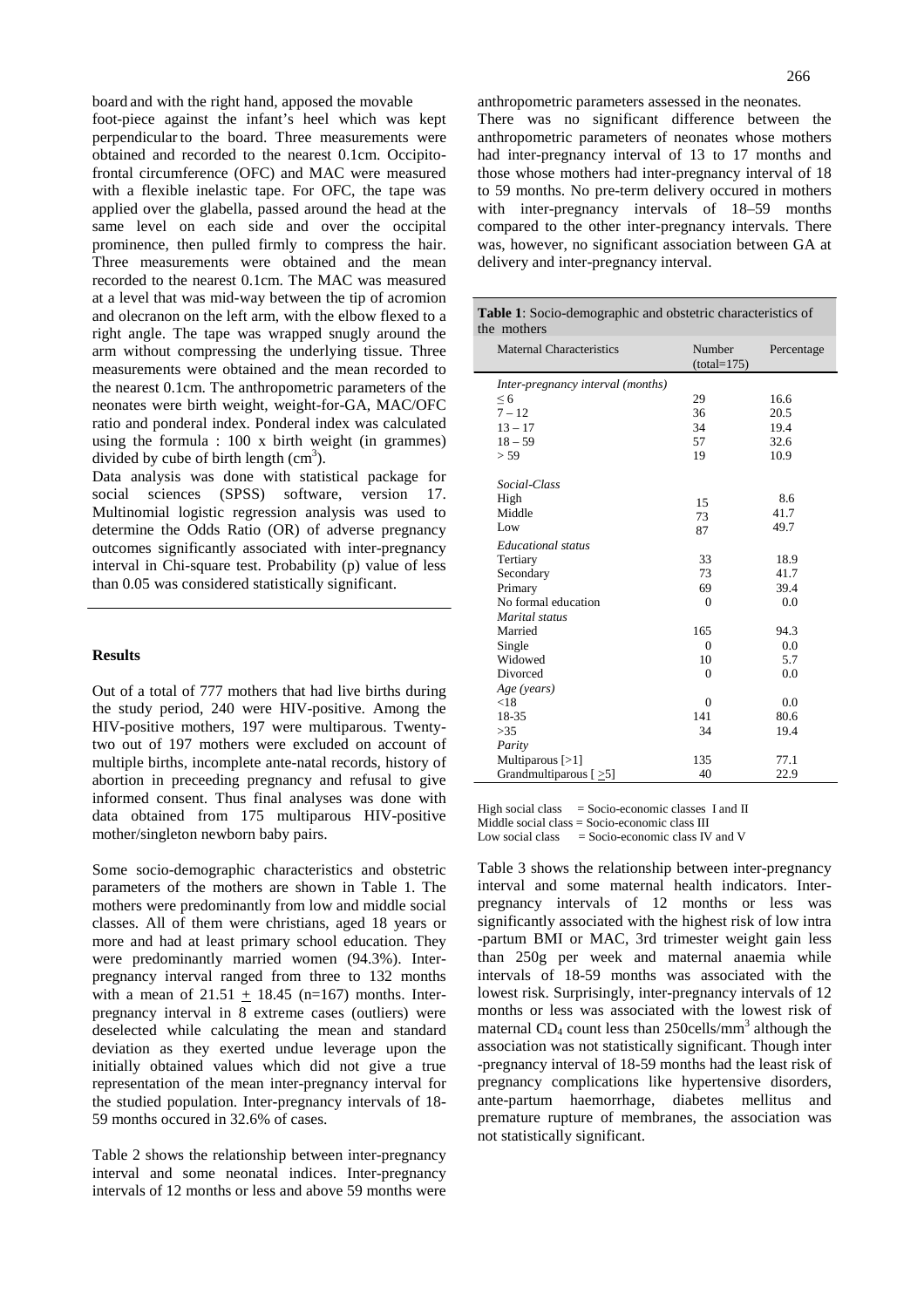**Table 2 :** Relationship between inter-pregnancy interval and neonatal indices

| Characteristic      | Inter-pregnancy interval (months) |                    |                   |                     |                     |       |         |
|---------------------|-----------------------------------|--------------------|-------------------|---------------------|---------------------|-------|---------|
|                     | <12                               | $13 - 17$          | 18-59             | >59                 | Total $(\%)$        | $X^2$ | P-value |
| Birth weight        |                                   |                    |                   |                     |                     |       |         |
| $<2.5$ kg           | 17(26.2)                          | 4(11.8)            | 4(7.0)            | 6(31.6)             | 31(17.7)            |       |         |
| $2.5 - 3.9$ kg      | 48(73.8)                          | 30(88.2)           | 47(82.5)          | 9(47.4)             | 134(76.6)           | 27.86 | 0.000   |
| >4kg                | 0(0.0)                            | 0(0.0)             | 6(10.5)           | 4(21.0)             | 10(5.7)             |       |         |
| Weight-for-GA       |                                   |                    |                   |                     |                     |       |         |
| SGA                 | 16(24.6)                          | 2(5.9)             | 3(5.3)            | 4(21.1)             | 25(14.3)            |       |         |
| AGA                 | 47(72.3)                          | 32((94.1)          | 40(70.2)          | 10(52.6)            | 129(73.7)           | 32.70 | 0.000   |
| LGA                 | 2(3.1)                            | 0(0.0)             | 14((24.5          | 5(26.3)             | 21(12.0)            |       |         |
|                     |                                   |                    |                   |                     |                     |       |         |
| Ponderal Index      |                                   |                    |                   |                     |                     |       |         |
| < 2.32              | 16(24.6)                          | 3(8.8)             | 7(12.3)           | 5(26.3)             | 31(17.7)            |       |         |
| 2.32-2.85           | 47(72.3)                          | 31(91.2)           | 40(72.0)          | 8(42.1)             | 126(72.0)           | 25.69 | 0.000   |
| >2.85               | 2(3.1)                            | 0(0.0)             | 10(17.5)          | 6(31.6)             | 18(10.3)            |       |         |
| MAC/OFC ratio       |                                   |                    |                   |                     |                     |       |         |
| < 0.27              | 26(40%)                           | 5(14.7)            | 9(15.8)           | 4(21.1)             | 44(25.1)            | 13.29 | 0.004   |
| > 0.27              | 39(60%)                           | 29(85.3)           | 48(84.2)          | 15(78.9)            | 131(74.9)           |       |         |
| GA at birth (weeks) |                                   |                    |                   |                     |                     |       |         |
| $<$ 37              |                                   |                    |                   |                     |                     |       |         |
| >37                 | 4(6.2)<br>61(93.8)                | 2(5.9)<br>32(94.1) | 0(0.0)<br>57(100) | 2(10.5)<br>17(89.5) | 8(4.6)<br>167(95.4) | 4.78  | 0.188   |
|                     |                                   |                    |                   |                     |                     |       |         |
| Total $(\%)$        | 65(37.1)                          | 34(19.4)           | 57(32.6)          | 19(10.9)            | 175(100.0)          |       |         |

SGA=small for gestational age, AGA=adequate for gestational age LGA=large for gestatioal age, GA=gestational age

MAC= mid-arm circumference, OFC=occipito-frontal circumference

| Table 3: Effect of inter-pregnancy interval on maternal health |                                  |           |          |          |              |       |         |  |
|----------------------------------------------------------------|----------------------------------|-----------|----------|----------|--------------|-------|---------|--|
| Characteristic                                                 | Inter-pregnancy interval(months) |           |          |          |              |       |         |  |
|                                                                | <12                              | $13 - 17$ | 18-59    | $>59$    | Total $(\%)$ | $X^2$ | p-value |  |
| Intrapartum BMI $(kg/m^2)$                                     |                                  |           |          |          |              |       |         |  |
| < 18.5                                                         | 0(0.0)                           | 0(0.0)    | 0(0.0)   | 0(0.0)   | 0(0.0)       |       |         |  |
| 18.5-24.9                                                      | 21(32.3)                         | 6(17.6)   | 6(10.5)  | 2(10.5)  | 35(20.0)     | 20.07 | 0.003   |  |
| 25-29.9                                                        | 33(50.8)                         | 19(55.9)  | 24(42.1) | 8(42.1)  | 84(48.0)     |       |         |  |
| $>30$                                                          | 11(16.9)                         | 9(26.5)   | 27(47.4) | 9(47.4)  | 56(32.0)     |       |         |  |
| MAC(cm)                                                        |                                  |           |          |          |              |       |         |  |
| $\leq$ 25                                                      | 22(33.9)                         | 7(20.6)   | 5(8.8)   | 4(21.1)  | 38(21.7)     |       |         |  |
| $25 - 30$                                                      | 29(44.6)                         | 18(52.9)  | 32(56.1) | 6(13.6)  | 85(48.6)     | 15.10 | 0.019   |  |
| $>30$                                                          | 14(21.5)                         | 9(26.5)   | 20(35.1) | 9(47.3)  | 52(29.7)     |       |         |  |
| 3rd trimester weight gain                                      |                                  |           |          |          |              |       |         |  |
| $<$ 250g/wk                                                    | 32(49.2)                         | 9(26.5)   | 5(8.8)   | 5(26.3)  | 51(29.1)     |       |         |  |
| 250-500g/wk                                                    | 27(41.5)                         | 25(73.5)  | 42(73.7) | 13(68.4) | 107(61.1)    |       |         |  |
| $>500$ g/wk                                                    | 6(9.2)                           | 0(0.0)    | 10(17.5) | 1(5.3)   | 17(9.7)      | 31.20 | 0.000   |  |
| Intrapartum PCV(%)                                             |                                  |           |          |          |              |       |         |  |
| $<$ 30                                                         | 22(33.8)                         | 6(17.6)   | 7(12.3)  | 3(15.8)  | 38(21.7)     |       |         |  |
| 30-32                                                          | 26(40.0)                         | 19(55.9)  | 24(42.1) | 6(31.6)  | 75(42.9)     | 14.95 | 0.021   |  |
| >33                                                            | 17(26.2)                         | 9(26.5)   | 26(45.6) | 10(52.6) | 62(35.4)     |       |         |  |
| $CD_4count$                                                    |                                  |           |          |          |              |       |         |  |
| < 250                                                          | 4(6.1)                           | 4(11.8)   | 5(8.8)   | 2(10.5)  | 15(8.6)      |       |         |  |
| 250-500                                                        | 23(35.4)                         | 16(47.1)  | 26(45.6) | 9(47.4)  | 74(42.3)     | 4.03  | 0.671   |  |
| >500                                                           | 38(58.5)                         | 14(41.1)  | 26(45.6) | 8(42.1)  | 86(49.1)     |       |         |  |
| <b>Pregnancy Complications</b>                                 |                                  |           |          |          |              |       |         |  |
| Yes                                                            | 9(13.8)                          | 4(11.8)   | 4(7.0)   | 3(15.8)  | 20(11.4)     |       |         |  |
| No                                                             | 56(86.2)                         | 30(88.2)  | 53(93.0) | 16(84.2) | 150(85.7)    | 1.83  | 0.608   |  |
| Total $(\%)$                                                   | 65(37.1)                         | 34(19.4)  | 57(32.6) | 19(10.9) | 175(100.0)   |       |         |  |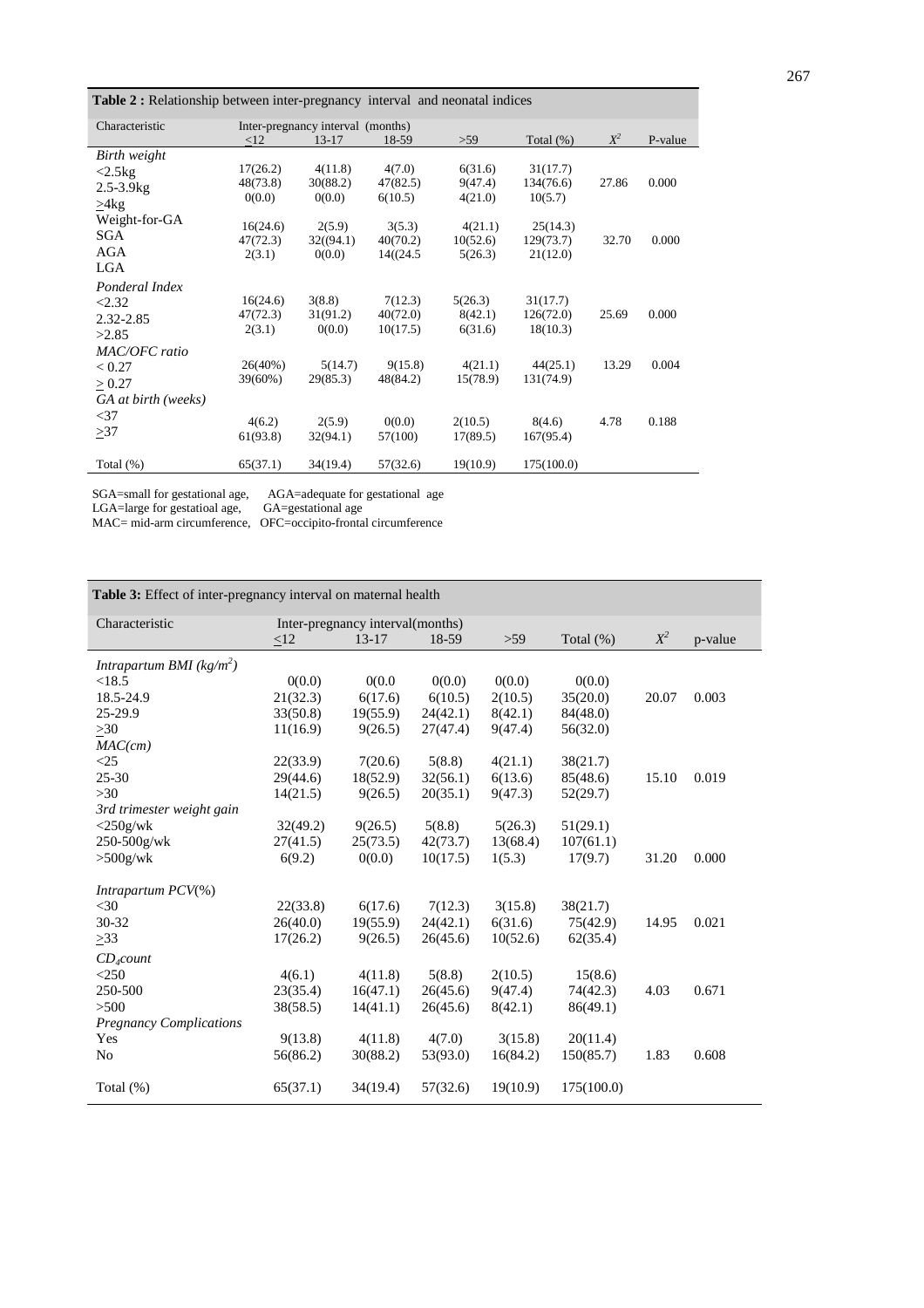| <b>Table 4</b> : Result of logistic regression analysis for adverse pregnancy outcomes significantly associated with inter-pregnancy |                                   |                |           |               |           |               |           |        |
|--------------------------------------------------------------------------------------------------------------------------------------|-----------------------------------|----------------|-----------|---------------|-----------|---------------|-----------|--------|
| Characteristic                                                                                                                       | Inter-pregnancy Interval (months) |                |           |               |           |               |           |        |
|                                                                                                                                      | $\leq$ 12                         |                | $13 - 17$ |               | 18-59     |               | >60       |        |
|                                                                                                                                      | <b>OR</b>                         | 95% C1         | <b>OR</b> | 95% CI        | <b>OR</b> | 95% CI        | <b>OR</b> | 95% CI |
| Intra-partum $PCV < 30\%$                                                                                                            | $3.35*$                           | $0.69 - 16.23$ | $1.51*$   | $0.22 - 9.98$ | 0.54      | $0.09 - 3.07$ | $^{+}$    | $+$    |
| MAC < 25cm                                                                                                                           | $4.26*$                           | 0.96-18.99     | $1.56*$   | $0.27 - 8.81$ | 0.48      | $0.09 - 2.59$ | $+$       | $+$    |
| Intrapartum BMI $<$ 25kg/m <sup>2</sup>                                                                                              | $10.42*$                          | 1.53-70.89     | $2.86*$   | 0.34-23.97    | 0.78      | $0.11 - 5.71$ | $+$       | $+$    |
| Third trimester weight gain $\langle 250g/$<br>week                                                                                  | $1.59*$                           | $0.12 - 14.46$ | $3.74*$   | $0.58 - 1.49$ | 0.12      | $0.01 - 1.50$ | $^{+}$    | $+$    |
| Low Ponderal index                                                                                                                   | 0.63                              | $0.16 - 2.50$  | 0.06      | $0.01 - 0.68$ | 0.31      | $0.07 - 1.36$ | $^{+}$    | $+$    |
| Low MAC/OFC                                                                                                                          | $4.47*$                           | 1.05-19.07     | 1.00      | $0.18 - 5.63$ | 1.0       | $0.24 - 5.42$ | $+$       | $+$    |
| <b>SGA</b>                                                                                                                           | 0.85                              | $0.23 - 3.09$  | 0.16      | $0.25 - 0.98$ | 0.19      | $0.36 - 0.98$ | $+$       | $+$    |
| <b>LBW</b>                                                                                                                           | 0.77                              | $0.25 - 2.39$  | 0.29      | $0.07 - 1.20$ | 0.16      | $0.04 - 0.66$ | $^{+}$    | $+$    |

+=data insufficient for analysis, \*=Statistically significant, OR=Odds ratio,

CI=Confidence interval, LBW= Low birth weight,

SGA=Small for gestational age, MAC=Mid-arm circumference,

OFC= Occipito-frontal circumference, BMI=Body mass Index

#### **Discussion**

The high prevalence of HIV infection (30.9%) found among parturients at NAUTH, Nnewi may be explained by the fact that NAUTH is the only obstetrics tertiary referal centre in Anambra state and has the largest PMTCT programme in the state. NAUTH as a centre for PMTCT caters for a considerable number of HIVpositive clients. Similar prevalence of 29.6% was documented in the same centre by a study conducted about 1 year prior to the index study.<sup>22</sup>

Findings of the index study suggest a high rate of short inter-pregnancy intervals among HIV-positive women that enrolled for PMTCT at NAUTH, Nnewi as 56.5% of them had inter-pregnancy intervals less than 18 months. The study, however, was not adequately powered to draw conclusions due to lack of comparison with HIV negative controls.

The obvious benefits of inter-pregnancy interval of 18- 59 months in preventing some adverse maternal and perinatal outcomes, found in the index study, is consistent with the report of some studies conducted in both developing and developed countries.<sup>6-14</sup> Most of these studies have shown that both short and long interpregnancy intervals are associated with adverse maternal and perinatal outcomes in all women irrespective of their HIV-status. Some authors sugested a "J" shaped relationship between inter-pregnancy interval and pregnancy outcomes with optimal outcome associated with an inter-pregnancy interval between 18-23 months after adequately adjusting for confounders.<sup>9,14</sup> However, some authors have argued that short or long interpregnancy interval merely depicts women already at higher reproductive risks due to young age, high parity,

unfavourable outcome of preceeding pregnancy, underlying medical disorders, poor socio-economic status, poor antenatal care or life-style factors.<sup>9-11,14,16</sup>

The effect of short inter-pregnancy interval on birth weight is believed to result from inadequate time for replenishment of maternal nutrient stores as well as recovery from the physiologic stress of pregnancy and lactation among women with close succession of pregnancies $12-14$  Some hypothesis have been proposed to explain the relationship between long inter-pregnancy interval and adverse pregnancy outcomes. These include a gradual post-partum regression of a woman's reproductive capacity to become similar to that of a primigravidae.<sup>9,16</sup> Another possible explanation is that long interpregnancy interval may be secondary to factors like chronic maternal diseases and genital tract infection which are risk factors for both secondary infertility and adverse perinatal outcomes.<sup>9,16</sup>

The lack of significant association between short interpregnancy interval and neonatal anthropometric parameters like low birth weight, low ponderal index and weight-for-gestational age, after logistic regression analysis, suggests that short inter-pregnancy interval may interact with other factors in causing low values of these parameters. This may be explained by the fact that the fetus is an "obligate parasite" and may thrive on limited maternal nutrient stores.<sup>23</sup> However the significant relationship between short inter-pregnancy interval and MAC/OFC ratio suggests a late gestational weight loss in neonates whose mothes had interpregnancy interval of 12 months or less.<sup>24</sup> Low MAC/ OFC ratio has been associated with adverse perinatal outcomes among neonates.<sup>24</sup>

The effects of inter-pregnancy interval on both maternal and neonatal health, found in this study, should provide a strong motivating force for PMTCT programmes and